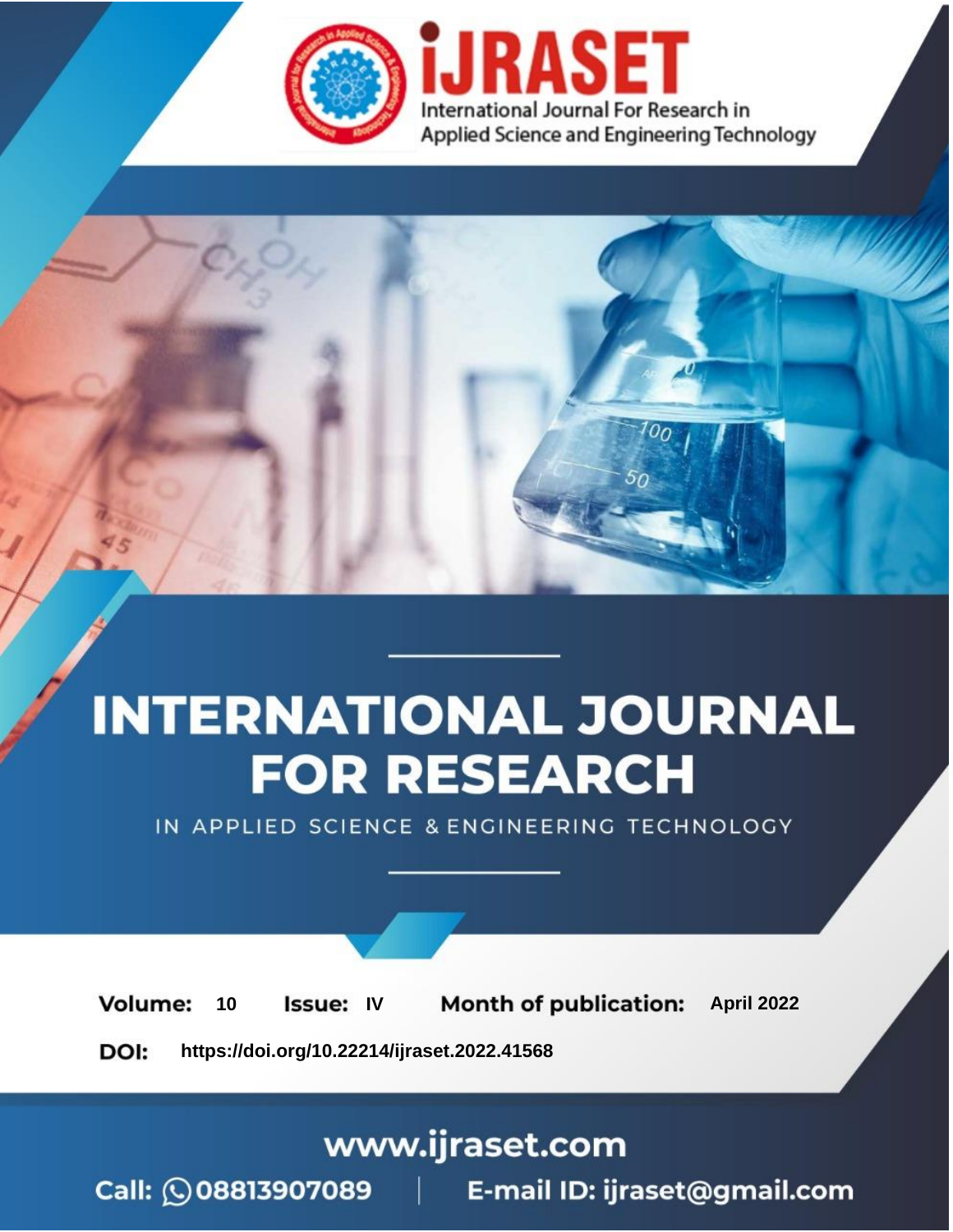

### **Design and Fabrication of PET Filament Making Machine**

Prof. V. D. Dhopte<sup>1</sup>, Gaurav S. Parate<sup>2</sup>, Madhur P. Narkhede<sup>3</sup>, Arthav Bhongade<sup>4</sup> *<sup>1</sup>Assistant Professor, Dept. of Mechanical Engineering, K.D.K. College of Engineering, Nagpur, MH, 440009 2,3,4UG Student, Dept. of Mechanical Engineering, K.D.K. College of Engineering, Nagpur, MH, 440009*

*Abstract: 3D printing is a form of additive manufacturing technology where a 3D object is created by laying down successive layers of material. It is mechanized method whereby 3D objects are quickly made on a reasonably sized machine connected to a computer containing blueprints for the object. As 3D printing is growing fast and giving a boost to product development, the factories doing 3D printing need to continuously meet the printing requirements and maintain an adequate amount of inventory of the filament. As the manufactures have to buy these filaments from various vendors, the cost of 3D printing increases. To overcome the problem faced by the manufacturers, small workshop owners, the need of 3D filament making machine arises. This project focuses on designing and fabricating a portable fused deposition 3D printer filament making machine with cheap and easily available components to draw 2 mm diameter ABS filament.*

*Keywords: 3D printing, filament, recycling, PET bottles, machine* 

#### **I. INTRODUCTION**

Nowadays one of the largest downside in 3D printing is that the comparatively high price of filament, i.e the 3D printer (thermo-) plastic, the "consumable" for your 3D printer. Costs for 3D printers are endlessly decreasing but the cost of filament is same. Filament handiness is way higher than past two or three years, as are color selections. Even the materials for 3D printing have become a lot of varied and pronto obtainable. Some crafty makers/inventors are developing the simplest way for personal people to provide them 3D printer plastic filament, at solely a fraction of its retail worth. They have developed a alleged "filament extruder" for home use, i.e a machine capable of spewing out plastic filament that you'll later use in your 3D printer. The exposure below shows you ways such Associate in Nursing extruder seems like.

Let's have a fast look into these machine's operating principles before analyzing the filament production method furthermore as material costs. 3D printing could be a means of quick prototyping, creating totally usable models and whole projects. Nowadays we are using 3D printed parts in each project, components are tiny, however we need them to be sturdy, for instance, gears, clutches, motor mountings. Scientists are developing techniques to enhance mechanical properties of prints. The chances that 3D printing provides us are irreplaceable, very low price, speedy stage of computer aided design conversion into a true object, 3D printing permits us to form parts that are inaccessible by alternative methods. Throughout the prototyping, a lot of filament and components are discarded as waste as unsuccessful prints, poorly designed models or poor print optimization. Making a totally satisfying print brings a lot of unused material that goes into the bin. Living in an era where loads of garbage is made, as well as giant quantities of PET bottles so we are connecting this waste procedure with our passion and work. Just like other researchers, we aim to decrease our environmental impact and trying to reuse materials for 3D printing. This article is about simple mechanical device that enables us to convert unused PET bottles into the 3D printer filament. PET filament is extremely sturdy, temperature resistant and easy for printing.

#### **II. LITERATURE REVIEW**

Alvaro Goyanes et al (2014), their project is to build an extrusion machine that creates 3D printer filament from water bottles, these water bottles square measure typically polythene terephthalate (PET) materials that square measure taken as intake for creating filament. Mark D Grooms (2016), their project is to develop a 3d printer filament extruder at low value with the assistance of the materials and elements that they got the scraps and that they mentioned to use simple materials to complete the whole product. Antonim durna (2014), this text deals with the modification of the nozzle and its entire assembly with a hot finish, in order that it had been not necessary to use a Teflon insertion and to succeed in the most temperature of the nozzle. Kreiger et al (2014), here they mentioned the various sorts of materials that may be used for 3D printer applications and their properties of the materials supported melting temperature and set temperature.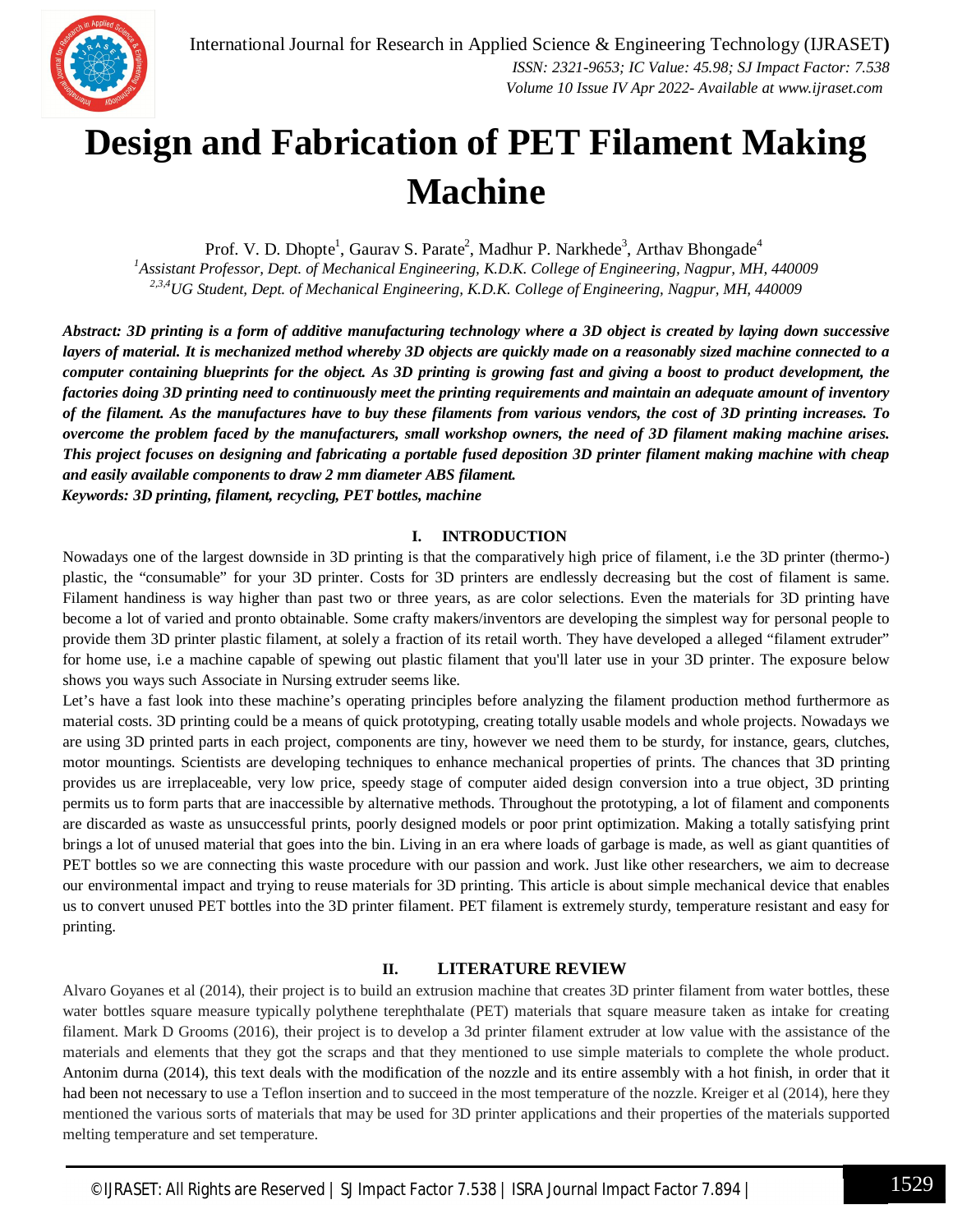

International Journal for Research in Applied Science & Engineering Technology (IJRASET**)**  *ISSN: 2321-9653; IC Value: 45.98; SJ Impact Factor: 7.538*

 *Volume 10 Issue IV Apr 2022- Available at www.ijraset.com*

Meera Mohan et al (2017), during this project they need researched and studied concerning completely different the various sorts of temperatures sensors that may be utilized in different applications to live the specified temperatures. Seyeon Hwang et al (2015), during this project he had studied and analyzed concerning completely different the various sorts of materials that may be utilized in the filament extrusion method and conjointly their different mechanical properties that must be contemplate whereas choosing a filament.

#### **III. CONSTRUCTION**

#### *A. Construction of the Machine*

The machine is made of simple mechanical parts. Every part is mounted to the machine by screws in properly designed places. Dimensions and designed model of the machine are shown in the picture below [Fig. 1].



Figure 1. The project of the machine.

The model was designed in SolidWorks modelling software.

#### *B. Construction of the Control Panel*

The operator panel consists of universal temperature controller (UTC) powered by 230v, that is controlling the temperature of the head [Fig. 2]. Temperature data is provided by thermocouple K placed in the head. The heater of power 40W is connected to this device and powered by 12V. This allows reaching temperature up to 250°C. On the left side, we can see PWM controller with builtin on/off switch, that is responsible for controlling spool rotation speed.



Figure 2. Universal temperature controller.

#### *C. Design of the Extruder*

The extruder [Fig.3] is made of regular cast iron, specially drilled nozzle allows extrusion of filaments with a diameter of 1.75mm. A plastic string passes through the extruder, which is plasticized and then formed by a nozzle into a filament.



Figure 3. Extruder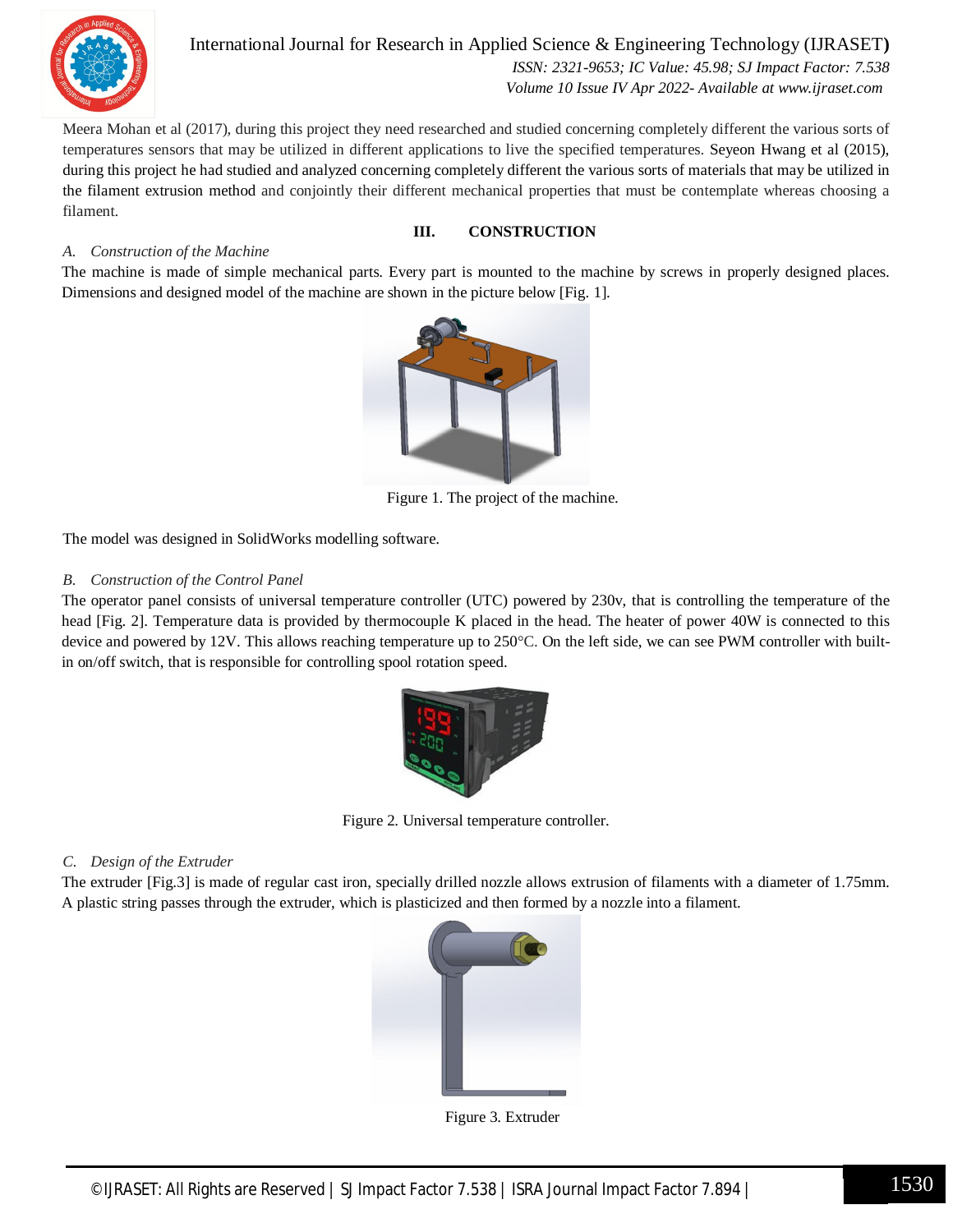

#### International Journal for Research in Applied Science & Engineering Technology (IJRASET**)**

 *ISSN: 2321-9653; IC Value: 45.98; SJ Impact Factor: 7.538 Volume 10 Issue IV Apr 2022- Available at www.ijraset.com*

#### *D. The Filament Creation Process and Machine Operation*

At the beginning, there is PET bottle cutter which cuts the bottle into a narrow strip. A narrowed plastic strip should be inserted through the cold nozzle power supply, which will greatly facilitate the initial extrusion of the filament through the nozzle, the next step is connecting the power supply. After that, the switch on the side of the case should be switched on. Activated universal temperature controller is now extruder to set temperature 250°C, and this temperature was chosen experimentally. When the extruder reaches set temperature, the plastic strip should be drawn manually until you can attach it to the spool. Now by switching on and regulating rotation of spool, the molten plastic is forced through the hothead, then cooled and hardened, and then wound on a spool.

#### **IV. PROCEDURE**

First we have to clean the bottle by washing it and drying it completely.

- *1)* Then we have cut the base of bottle horizontally with the cutter.
- *2)* We have to give a cut of 10mm to the bottle at bottom in a specific angle range between 20° to 40°.
- *3)* Insert the pointed portion into cutter slot of 6mm or 8mm depending upon the thickness of the bottle respectively. Pull the pointed portion from other side of the cutter with plyer.
- *4)* With the help of plyer insert the strip into the extruder and push the strip inside till it the comes out from the exit of nozzle.
- *5)* Let the filament cool and then slowly pull the filament with the plyer till it reaches the winding spool.
- *6)* Tie the filament to winding spool with help of wire.
- *7)* Now the filament will start winding automatically.

#### **V. CONCLUSION**

In this paper, we have introduced the design and model of a filament machine and proposed an alternative way to create ecological filament. We have tested the machine and filament comparing with generally available filaments in simple tests. It was a success to receive a filament that can be used in a regular 3D printer from ordinary plastic bottles.

The researches shown in the article allowed the analysis of the created material that has a lot of potential, even in the promotion of waste recycling, and in the future, creating durable elements.

Creating and using BPET filament with printing parts on a 3D printer requires deeper and longer analysis. It is a prototype, and the machine has many drawbacks that need to be corrected.

There are several solution of similar machine available. Presented method in the article is the least popular. The most popular way to create filament from plastic bottles or plastic waste is creating granules and then using those for processing, this is more complicated process and the machine is much bigger, not that compact size like machine presented in this article. Compared with another constructions machine showed in this article is made in 90% from 3D printed parts which affects the low price of the device.

#### **REFERENCES**

- [1] B. N. Turner, R. Strong, and S. A. Gold, "A review of melt extrusion additive manufacturing processes: I. Process design and modeling," Rapid Prototyping Journal, vol. 20, no. 3, pp. 192–204, Apr. 2014.
- [2] R. Elhajjar and T. Gill, Studies into Additive Manufacturing for InSpace Manufacturing, Warrendale, PA: SAE International, 2016.
- [3] K. Dzierzeket al., "Design and static tests of an all-terrain suspension system for electric wheelchair," in Proc. 2018 International Conference BIOMDLORE, Bialystok, 2018, pp. 1–5.
- [4] M. Rećko, J. Tołstoj-Sienkiewicz, and P. Turycz, "Versatile soil sampling system capable of collecting, transporting, storing and preliminary onboard analysis for mars rover analogue," Solid State Phenomena, vol. 260, pp. 59–65, July 2017.
- [5] P. Tomaszuk, A. Lukowska, M. Recko, K. Dzierzek, and P. Straszynski, "Active wheel speed control to avoid lifting the swingarms in rocker-bogie suspension," in Proc. 2019 International Young Engineers Forum (YEF-ECE), Costa da Caparica, Portugal, 2019, pp. 36–39.
- [6] P. Tomaszuk, A. Lukowska, M. Rećko, and K. Dzierzek, "Integrated drive system of robotic arm joint used in a mobile robot," in Proc. 2018 23rd International Conference on Methods & Models in Automation & Robotics (MMAR), Miedzyzdroje, 2018, pp. 509–514.
- [7] A. Lukowska, P. Tomaszuk, K. Dzierzek, and L. Magnuszewski, "Soil sampling mobile platform for Agriculture 4.0," in Proc. 2019 20th International Carpathian Control Conference (ICCC), Krakow-Wieliczka, Poland, 2019, pp. 1–4.
- [8] A. Prusinowski and R. Kaczyński, "Simulation of processes occurring in the extrusion head used in additive manufacturing technology," Acta Mechanica et Automatica, vol. 11, no. 4, pp. 317–321, Dec. 2017